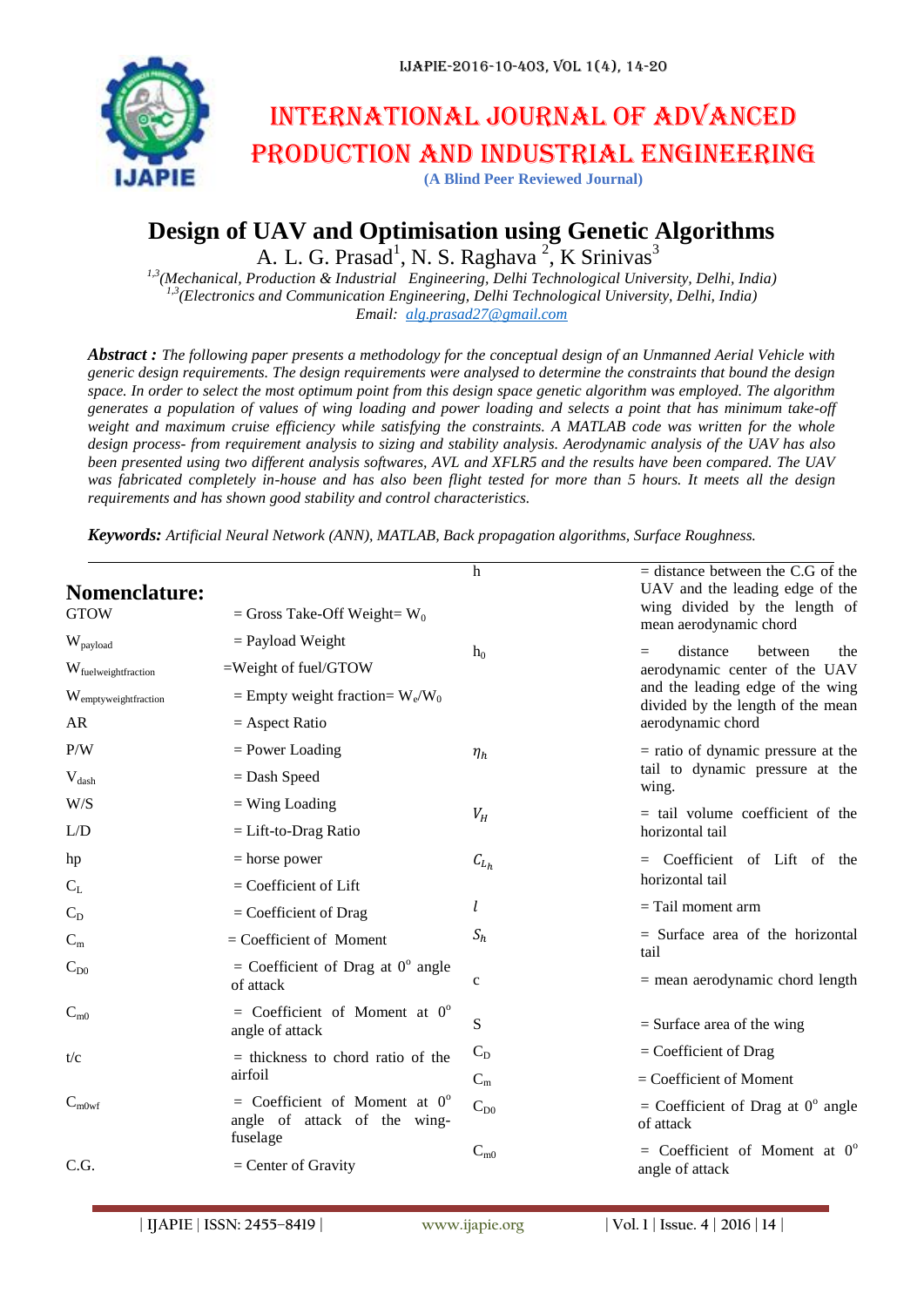A L G Prasad et al., *International Journal of Advanced Production and Industrial Engineering*

| t/c                        | $=$ thickness to chord ratio of the<br>airfoil                                                                                                                    |
|----------------------------|-------------------------------------------------------------------------------------------------------------------------------------------------------------------|
| $C_{m0wf}$                 | = Coefficient of Moment at $0^{\circ}$<br>angle of attack of the wing-<br>fuselage                                                                                |
| C.G.                       | $=$ Center of Gravity                                                                                                                                             |
| h                          | $=$ distance between the C.G of the<br>UAV and the leading edge of the<br>wing divided by the length of<br>mean aerodynamic chord                                 |
| $h_0$                      | distance between<br>the<br>$=$ $-$<br>aerodynamic center of the UAV<br>and the leading edge of the wing<br>divided by the length of the mean<br>aerodynamic chord |
| $\eta_h$                   | $=$ ratio of dynamic pressure at the<br>tail to dynamic pressure at the<br>wing.                                                                                  |
| $V_H$                      | $=$ tail volume coefficient of the<br>horizontal tail                                                                                                             |
| $\mathcal{C}_{L_h}$        | $=$ Coefficient of Lift of the<br>horizontal tail                                                                                                                 |
| l                          | $=$ Tail moment arm                                                                                                                                               |
| $S_h$                      | $=$ Surface area of the horizontal<br>tail                                                                                                                        |
| c                          | $=$ mean aerodynamic chord length                                                                                                                                 |
| S                          | $=$ Surface area of the wing                                                                                                                                      |
| θ                          | $=$ angle between the two tails                                                                                                                                   |
| $c_{tail}$                 | $=$ chord length of the tail of the<br>inverted-V configuration                                                                                                   |
| $b_{tail}$                 | $=$ span of the tail of the inverted $-$<br>V configuration                                                                                                       |
| $AR_{tail}$                | $=$ Aspect Ratio of the tail                                                                                                                                      |
| $h_{tail}$                 | $=$ height of the tail of the inverted<br>-V configuration                                                                                                        |
| $W_{tail}$                 | $=$ Lateral distance between the<br>tails of inverted $-V$ configuration                                                                                          |
| α                          | $=$ angle of attack                                                                                                                                               |
| $\mathcal{C}_{L_{\alpha}}$ | $=$ Lift curve slope                                                                                                                                              |
| $X_{cq}$                   | $=$ Position of the C.G.                                                                                                                                          |
| $X_{ac}$                   | $=$ Position of aerodynamic center                                                                                                                                |
| $\alpha_h$                 | $=$ angle of attack of the horizontal<br>tail                                                                                                                     |
| $X_{ac_h}$                 | = Position of aerodynamic center<br>of the horizontal tail                                                                                                        |
| e                          | $=$ Ostwald's efficiency factor                                                                                                                                   |

| $=$ Width of the fuselage |
|---------------------------|
|                           |

 $L_f$  = Length of the fuselage

## **Introduction**:

Unmanned Aerial Vehicles or UAVs are pilot-less aircrafts that are capable of autonomous flight and are majorly used for Intelligence, Surveillance and Reconnaissance purposes. In order to execute the mission, the UAV is required to have certain desired performance characteristics. The performance requirements bound the design space viz. the set of all points each of which yields a unique design conforming to the design requirements. A recent trend in aircraft conceptual design process is to implement accurate design tools for seeking the deterministic optimal solutions with the help of optimisation algorithms. In this paper, generic design requirements have been used as design constraints from which the design space was determined. The optimum design point was selected by implementing genetic algorithm. In order to minimise errors in designing it is imperative to follow a structured design process. The following design methodology was used for this UAV.

## **1. Statement of Objectives:**

|  | Table 1: Design requirements |
|--|------------------------------|
|  |                              |

| S. No. | <b>Parameter</b>         | <b>Objective</b> |
|--------|--------------------------|------------------|
| 1.     | <b>GTOW</b>              | $<$ 25 $Kg$      |
| 2.     | Payload weight           | $>5$ Kg          |
| 3.     | <b>Stall Speed</b>       | <12m/s           |
| 4.     | <b>Take-off Distance</b> | $80m$            |
| 5.     | <b>Landing Distance</b>  | <80m             |

## **2. Constraint Analysis**

The design requirements were analysed and conforming to the design constraints the values of wing loading and power loading were selected. These two values influence almost all design parameters hence it is necessary to select the most optimum values. The selection of optimum values of wing loading and power loading was done by employing genetic algorithm.

#### **2.1 Constraint Identification**

The following constraints were identified from the design requirements:

| Stall Speed             | $< 12 \text{ m/s}$                     |
|-------------------------|----------------------------------------|
| Take Off distance       | < 80m                                  |
| <b>Landing Distance</b> | < 80m                                  |
| Load factor             | $<$ 2.5 (taken from empirical data for |
| sustained turn rate)    |                                        |
|                         |                                        |

The above constraints were written as a function of wing loading and power loading and have been mathematically represented as follows: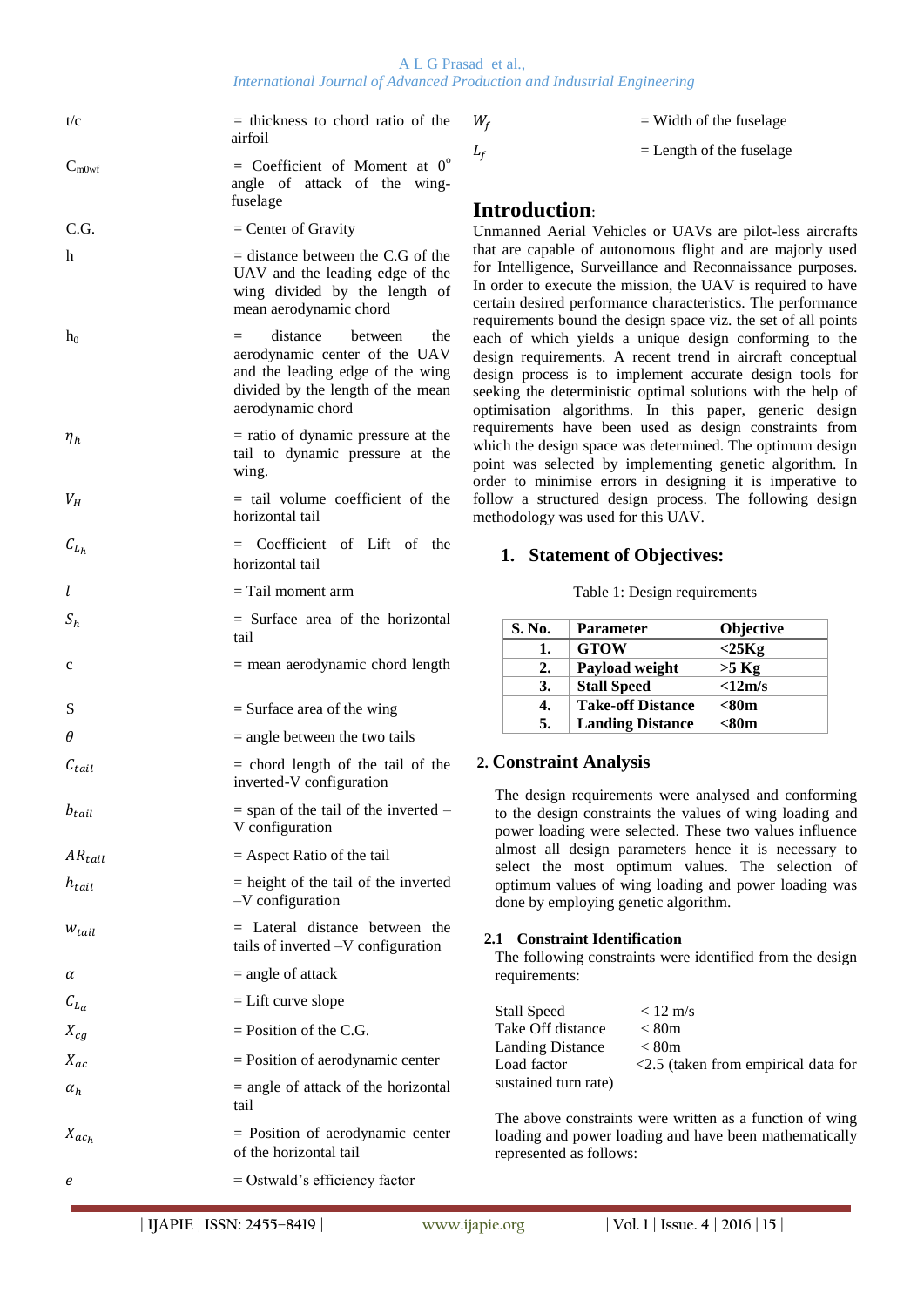#### A L G Prasad et al., *International Journal of Advanced Production and Industrial Engineering*

$$
V_{stall} = \sqrt{\frac{2\frac{W}{S}}{\rho c_{Lmax}}} < 12
$$
  

$$
S_{takeoff} = \frac{1}{2B} \ln \left( \frac{A}{A - BV_{TO}^2} \right) < 80
$$
  

$$
S_{land} = \frac{1}{2B} \ln \left( 1 - \left( \frac{BV_{TD}^2}{A} \right) \right) < 80
$$
  
Where  $A = g \left( \frac{T}{W} - \mu \right)$   

$$
B = \frac{g \rho (C_D - \mu C_L)}{\frac{2W}{S}}
$$

$$
n = \sqrt{\frac{q\pi A Re}{\frac{W}{S}}\left(\frac{T}{W} - \frac{qC_{D_0}}{\frac{W}{S}}\right)} < 2.5
$$

It is also required to limit the design Gross Take-Off Weight (GTOW) below 25 Kg. The relation between GTOW and empty weight fraction is as follows:

$$
GTOW = \frac{W_{payload}}{1 - W_{fuelfraction} - W_{emptyweightfraction}}
$$
  
Where,  $W_{payload} = 5$  kg

 $W_{\text{fuelfraction}} = 0$ . 15 (determined from historical data of similar class of UAVs)

According to design requirements payload weight is required to be greater than 5Kgs and GTOW less than 25 Kgs. So Empty weight fraction is required to be less than 0.65.

Wemptyweightfraction is determined form the following equation.

$$
\frac{W_e}{W_0} = 0.55 W_0^{0.15} AR^{0.05} \left(\frac{P}{W}\right)^{0.09} V_{dash}^{0.17} \left(\frac{W}{s}\right)^{-0.05}
$$

The value of  $\frac{w_e}{w_0}$  should be minimised to maximise payload weight and minimise GTOW. In the above equation value of aspect ratio is also not known. So, the algorithm for selection of most optimum design point was run for all values of aspect ratio ranging from 7 to 12 with increments of 0.5. In effect, this procedure not only ensures the selection of most optimum values of wing loading and power loading but also that of the aspect ratio too.

The fitness function was to minimise the empty weight fraction and to maximise cruise efficiency  $(L/D)$  cruise ratio). The cruise efficiency is calculated using the following equation.

$$
\left(\frac{L}{D}\right)_{cruise} = \frac{1}{\frac{qSC_{D0}}{W} + \left(\frac{W}{S}\right)q\pi A Re}
$$

After determining the constraints and the fitness functions the optimum values of wing loading and values of power loading were selected by using genetic algorithm in MATLAB. The code generated random values of wing loading and power loading within the range specified and checked for fitness. Then the next generation of design points was generated using mutation and crossover operators. The design points with extremely high values of fitness function were preserved for the next generation. Hence generation after generation the value of fitness function was increased thereby finally yielding the most optimum values of wing loading and power loading.

The code for optimisation using GA was run with the following parameters:

| Table 2: Genetic algorithm options used in the |
|------------------------------------------------|
| optimization                                   |

| <b>Parameter</b>              | <b>Value</b> |
|-------------------------------|--------------|
| <b>Population size</b>        | 20           |
| Elite count                   | 2            |
| <b>Crossover Fraction</b>     | 0.8          |
| <b>Migration Interval</b>     | 20           |
| <b>Migration Fraction</b>     | 0.2          |
| <b>Number of Generations</b>  | 100          |
| <b>Time Limit</b>             | Inf.         |
| <b>Stall Generation limit</b> | 50           |
| <b>Stall time Limit</b>       | Inf.         |

After the MATLAB code was successfully run for all values of aspect ratio the following data was obtained:

| Table 3: Results obtained after the termination of |
|----------------------------------------------------|
| optimisation code                                  |

| AR   | W/S   | P/W<br>(hp/Kg) | Stall<br><b>Speed</b><br>(m/s) | Take off<br><b>Distance</b><br>(m) | Landing<br><b>Distance</b><br>(m) | <b>Empty</b><br>weight<br><b>Fraction</b> | L/D   |
|------|-------|----------------|--------------------------------|------------------------------------|-----------------------------------|-------------------------------------------|-------|
| 7    | 11.06 | 0.059          | 9.50                           | 47.50                              | 75.80                             | 0.650                                     | 13.15 |
| 7.5  | 10.96 | 0.053          | 11.1                           | 48.76                              | 73.70                             | 0.649                                     | 13.83 |
| 8    | 6.99  | 0.032          | 7.50                           | 45.72                              | 46.90                             | 0.641                                     | 15.80 |
| 8.5  | 8.50  | 0.036          | 8.20                           | 48.75                              | 56.90                             | 0.640                                     | 16.16 |
| 9    | 10.11 | 0.040          | 9.11                           | 51.20                              | 67.60                             | 0.644                                     | 16.12 |
| 9.5  | 11.32 | 0.043          | 9.50                           | 53.60                              | 79.90                             | 0.635                                     | 16.10 |
| 10   | 10.66 | 0.041          | 9.23                           | 52.99                              | 71.70                             | 0.634                                     | 16.98 |
| 10.5 | 10.11 | 0.036          | 9.00                           | 52.36                              | 67.60                             | 0.633                                     | 17.70 |
| 11   | 11.31 | 0.044          | 9.50                           | 53.69                              | 79.90                             | 0.649                                     | 17.70 |
| 11.5 | 5.43  | 0.022          | 7.01                           | 46.39                              | 36.20                             | 0.636                                     | 17.20 |
| 12   | 11.06 | 0.036          | 9.41                           | 57.90                              | 74.60                             | 0.642                                     | 17.70 |

#### **3. Configuration layout**

The different configurations for the placing the propulsion system like Tractor, pusher, pod-pusher and twin engine were analysed and pusher configuration was selected mainly because with pusher configuration the aerodynamic surfaces are not in prop-wash of the engine. Also, having power plant behind the C.G provides a stabilising effect to the aircraft.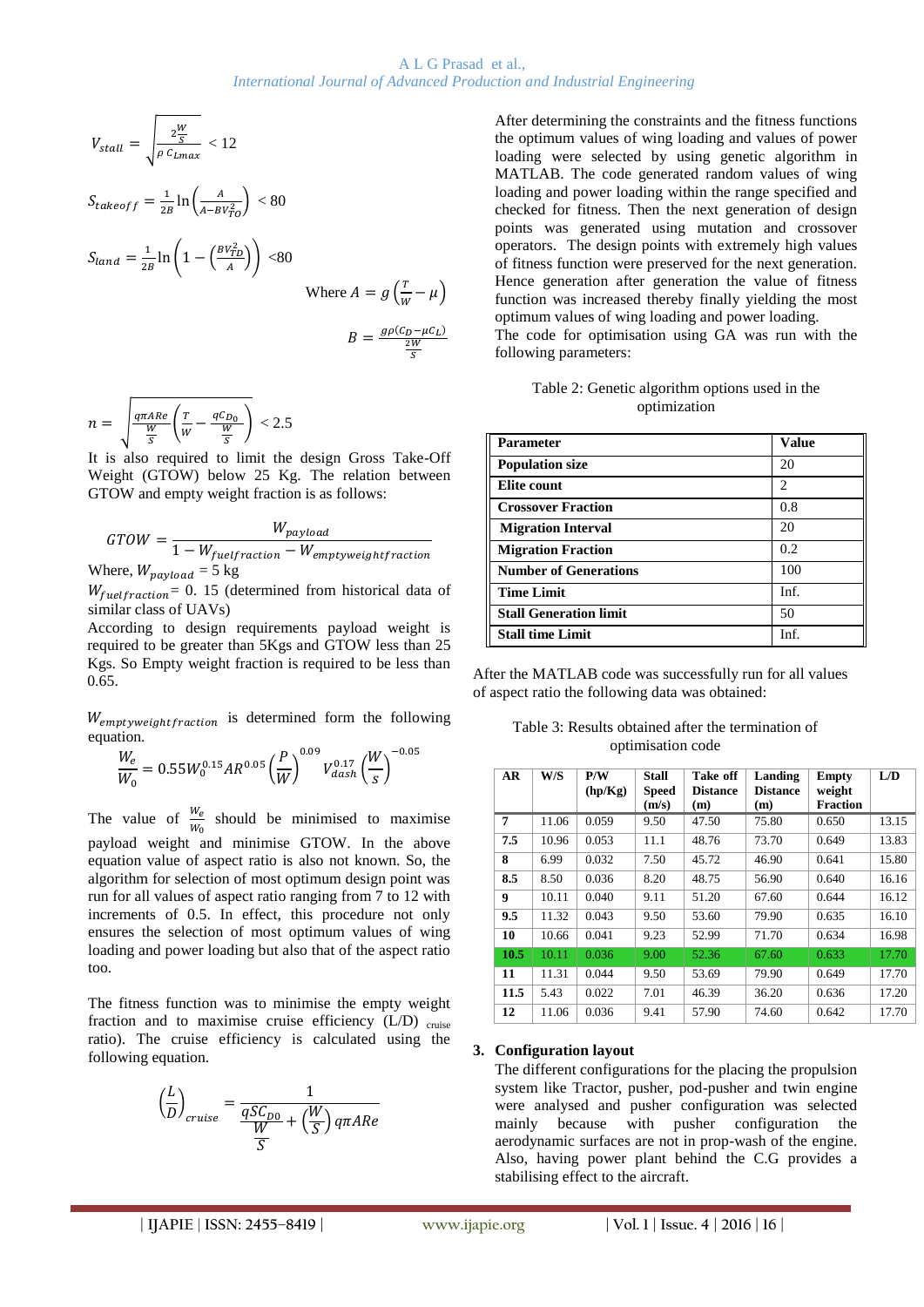For the tail configuration inverted –V type was selected after analysing pros and cons with each configuration. The selection matrix is given in the table below.

Table 4: Matrix for selection of tail configuration

| <b>Parameters</b>                                   | <b>Conventional</b> | <b>T-tail</b> | <b>Inverted</b><br>$-\mathbf{V}$ | H-tail |
|-----------------------------------------------------|---------------------|---------------|----------------------------------|--------|
| <b>Manufacturability</b>                            |                     |               |                                  |        |
| of<br><b>Sensitivity</b><br><b>Control Surfaces</b> |                     |               |                                  |        |
| <b>Prop Wash</b>                                    |                     |               |                                  |        |
| Weight                                              |                     |               |                                  |        |
| <b>Stability</b>                                    |                     |               |                                  |        |
| Drag penalty                                        |                     |               |                                  |        |
| <b>Stall</b><br><b>Characteristics</b>              |                     |               |                                  |        |

## **4. Initial Sizing**

## **4.1 Airfoil Selection:**

Airfoil of the wing and tail influence almost all the aerodynamic characteristics of the aircraft, hence the selection of 'right' airfoil is very crucial for optimum performance of the aircraft.

The following was the criteria to select the airfoil:

- $(i)$  High  $C_L$
- (ii) Low  $C_D$
- (iii) High  $C_I/C_D$
- (iv) High  $C_{L}^{3/2}/C_{D}$
- (v) Low  $C_m$
- (vi) High stall angle

High lift airfoils were analysed and compared in XFLR5 software as shown in figure below.



Figure 1: Analysis of airfoils in XFLR5

| Table 6: Comparison of values of different high lift |
|------------------------------------------------------|
| airfoils                                             |

| <b>Airfoil</b>      | $C_{L}$   | $\mathbf{C}_{\text{Lmax}}$ | $C_{D0}$ | $C_{m0}$ | <b>Stall</b> | $(C_I/C_D)$     | $\overline{({C_L}^{3/2}/}$ |
|---------------------|-----------|----------------------------|----------|----------|--------------|-----------------|----------------------------|
|                     | $\bf{0}$  |                            |          |          | angl<br>e    | $_{\text{max}}$ | $C_{D}$ <sub>0</sub>       |
| <b>CH10</b>         | 1.1<br>94 | 2.024                      | 0.016    | $-0.275$ | 11           | 95              | 84                         |
| E423                | 1.1<br>15 | 2.01                       | 0.016    | $-0.238$ | 12           | 91              | 71.2                       |
| Fx-<br>74CL514<br>0 | 1.2<br>25 | 2.14                       | 0.017    | $-0.251$ | 12           | 109             | 78.5                       |
| <b>S1210</b>        | 1.0<br>75 | 1.963                      | 0.013    | $-0.246$ | 12           | 115             | 84                         |
| S1223               | 1.1<br>69 | 2.28                       | 0.016    | $-0.265$ | 13           | 92              | 77                         |

For tail a symmetric airfoil was chosen. The airfoil should have a low drag coefficient and low moment coefficient. In addition, another tail requirement is that horizontal tail must be clean of compressibility effect. In order the tail to be out of the compressibility effect, the tail lift coefficient is determined to be less than the wing lift coefficient. To ensure this requirement, (t/c) ratio of the tail section was selected as 3% less than that of wing airfoil section. For the tail, **NACA0009** was selected.

## **4.2 Wing and Tail Geometry Sizing**

The values of wing loading, GTOW and aspect ratio were determined in the initial stage of the design process hence the values other wing parameters can be easily calculated. The dimensions of wing are as follows:

| ັ້                            |                  |
|-------------------------------|------------------|
| <b>Parameter</b>              | <b>Value</b>     |
| Wing span                     | 4.48m            |
| <b>Mean Aerodynamic Chord</b> | 0.42m            |
| <b>Tip Chord</b>              | $0.34 \text{ m}$ |
| <b>Root Chord</b>             | 0.49m            |
| <b>Aspect Ratio</b>           | 10.5             |
| <b>Taper Ratio</b>            | 0.7              |

Table 7: Values of wing parameters

The main purpose of tail is to provide equilibrium and stability to the aircraft. The equilibrium equation for longitudinal trim is given as:

$$
C_{\mathit{m_{\mathit{owf}}}}+C_{L}\big(h-h_{\mathit{o}}\big)-\eta_{h}\overline{\mathcal{V}}_{H}C_{L_{h}}=0
$$

The value of  $V_H$  was assumed as 0.7. Now,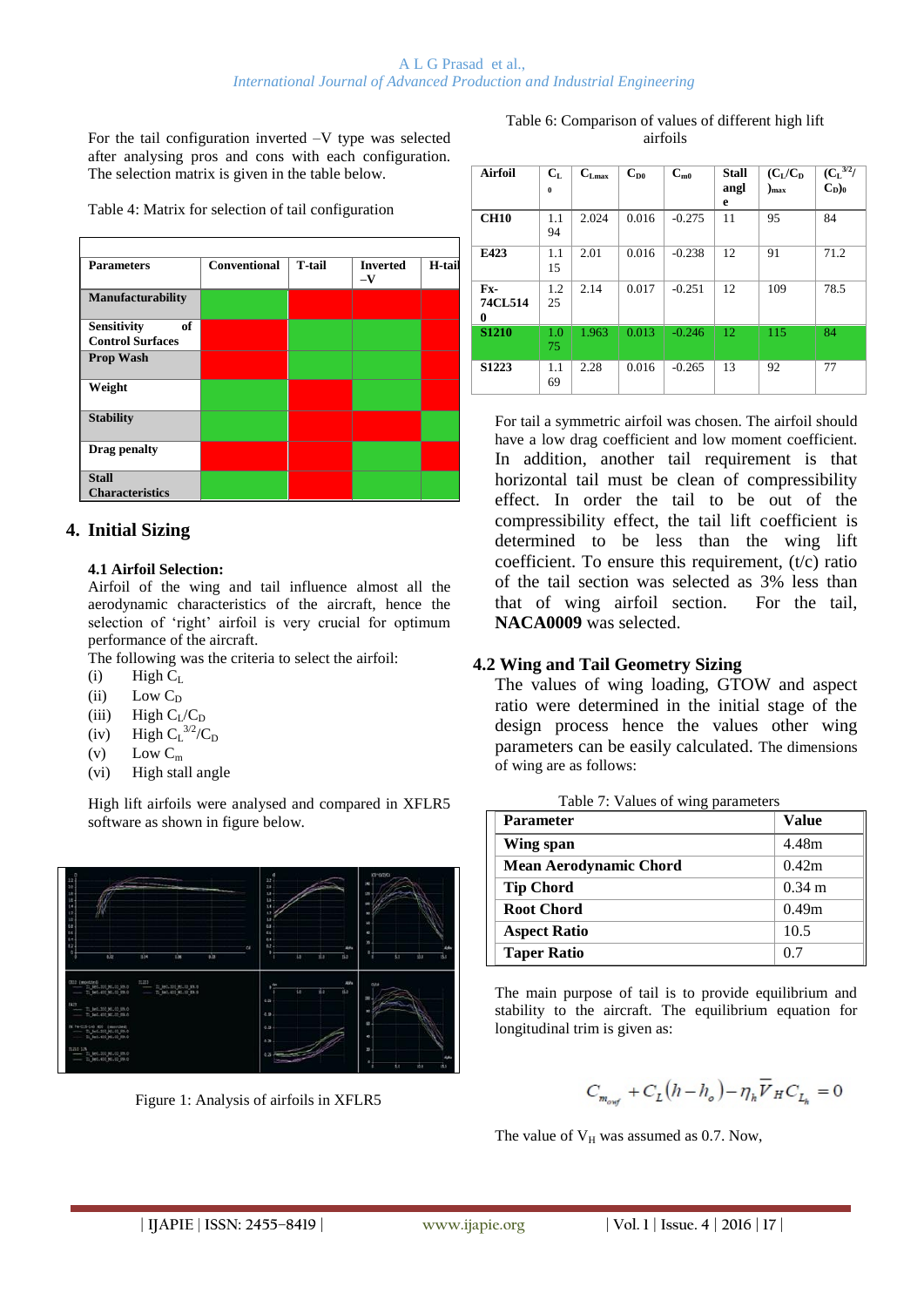$$
\overline{V}_H = \frac{lS_h}{\overline{C}S}
$$

The value of *l* was assumed as 1.4m and then value of tail area of horizontal tail was calculated. Similarly the parameters for vertical tail were calculated. The parameters of the designed conventional tail were then converted to inverted-V type configuration using the following equations:

$$
S_{total} = S_{ht} + S_{vt}
$$

$$
\theta = \tan^{-1} \sqrt{\frac{S_{vt}}{S_{ht}}}
$$

$$
C_{tail} = \sqrt{\frac{S_{total}}{AR_{tail}}}
$$

$$
b_{tail} = \frac{S_{total}}{c_{tail}}
$$

$$
h_{tail} = \frac{b_{tail}}{2} \sin \theta
$$

$$
w_{tail} = b_{tail} \cos \theta
$$



Figure 2: Dimensions of tail

Once the dimensions of the wing and tail are calculated the CAD model was designed in SolidWorks as shown in the figure below.



Figure 3: CAD model of the UAV

## **5. Aerodynamic Analysis**

The UAV was modelled and analysed in XFLR5 and AVL (Athena Vortex Lattice) and the aerodynamic coefficients were determined. XFLR5 and AVL are analysis tools for wings and tails operating at low Reynolds number. The values obtained by both the softwares were compared shown in figure 6



Figure 4: Analysis performed in XFLR5



Figure 5(a): AVL Model



Figure5(b): AVL Results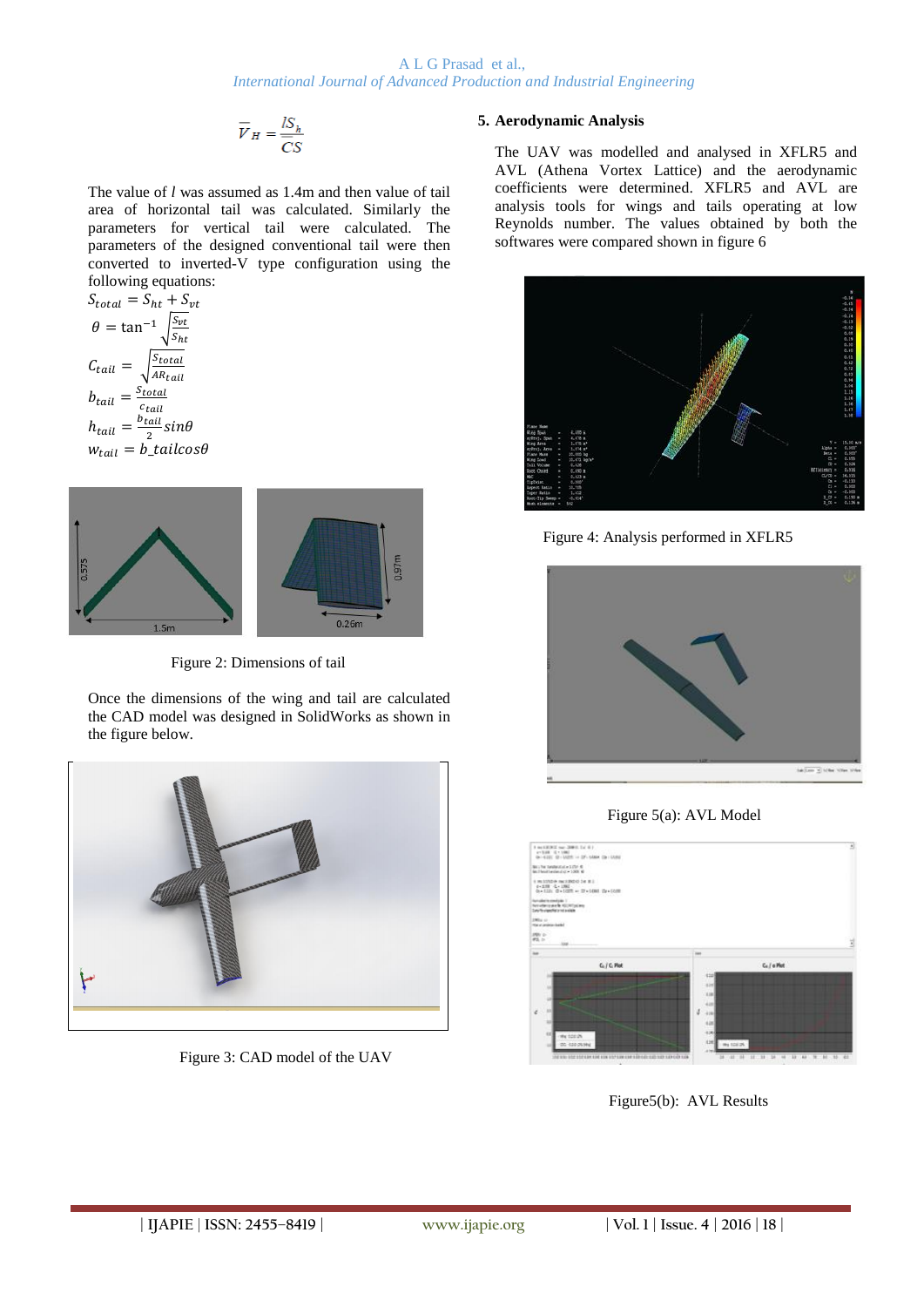The results obtained from both the softwares was compared as shown in the plot below:



Figure 6(a) Comparison of Coefficients of Lift



Figure 6(b): Comparison of Coefficients of drag

## 6. **Stability Analysis**

The Tail volume coefficient is an important parameter for determining the stability of an aerial vehicle and thus ensuring it is in the ballpark is crucial for stability of an aircraft. For this UAV the value of tail volume coefficient for horizontal tail is 0.7 and for vertical tail is 0.04 which is considered satisfactory.

In general terms for the aircraft to be statically longitudinally stable the following criterion should be satisfied

$$
C_{m_{\alpha}} < 0
$$
  

$$
C_{m_{\alpha}} = \frac{dC_m}{d\alpha}
$$

This means that for the aircraft to be statically stable positive change in angle of attack should be met with negative change in moment of the aircraft and vice versa so that the aircraft returns to its original position.

$$
(C_{m_{\alpha}})_{\text{total}} = (C_{m_{\alpha}})_{\text{wings}} + (C_{m_{\alpha}})_{\text{tail}} + (C_{m_{\alpha}})_{\text{fuselage}}
$$

$$
(C_{m_{\alpha}})_{\text{wings}} = C_{L_{\alpha}}(X_{cg} - X_{ac})
$$

$$
(C_{m_{\alpha}})_{tail} = \eta_h \left(\frac{s_h}{s_w}\right) C_{L_{\alpha}} \left(\frac{\partial \alpha_h}{\partial \alpha}\right) (X_{ac_h} - X_{cg})
$$
  
where  $\left(\frac{\partial \alpha_h}{\partial \alpha}\right) = (1 - \left(\frac{\partial e}{\partial \alpha}\right)$  and  $\frac{\partial e}{\partial \alpha} = 1.62 \left(\frac{c_{L_{\alpha}}}{\pi AR_h}\right)$   
 $(C_{m_{\alpha}})_{fuselage} = \left(\frac{K_f W_f^2 L_f}{c_{S_w}}\right)$ 

After substituting the values in the above equations, the following results were obtained:

| <b>Coefficient</b>    | <b>Value</b> |
|-----------------------|--------------|
| $(C_{ma})_{wing}$     | 0.002915     |
| $(C_{ma})_{tail}$     | $-0.043615$  |
| $(C_{ma})_{fuselage}$ | 0.013010     |
| $(C_{ma})_{total}$    | $-0.02769$   |

Since  $(C_{\text{ma}})_{\text{total}} < 0$  hence the vehicle is longitudinally statically stable.

#### **7. Performance Calculations**

The different performance parameters like Stall Speed, Take-Off distance, Landing distance, Rate of Climb and Descent were calculated. Since the calculated performance parameters satisfy the design constraints the design process was completed.

| --                              |  |
|---------------------------------|--|
| Table 9: Performance parameters |  |

| <b>Parameter</b>   | л.<br>Value     |                   |
|--------------------|-----------------|-------------------|
| <b>Stall Speed</b> | $9 \text{ m/s}$ |                   |
| <b>Take-Off</b>    | 52.3m           |                   |
| <b>Distance</b>    |                 |                   |
| Landing            | 67.6m           |                   |
| <b>Distance</b>    |                 |                   |
| Rate               | of              | $4.1 \text{ m/s}$ |
| <b>Climb</b>       |                 |                   |
| Rate               | of              | $3.2 \text{ m/s}$ |
| <b>Descent</b>     |                 |                   |



Figure 8: Actual photograph of the UAV at Bhiwani airfield